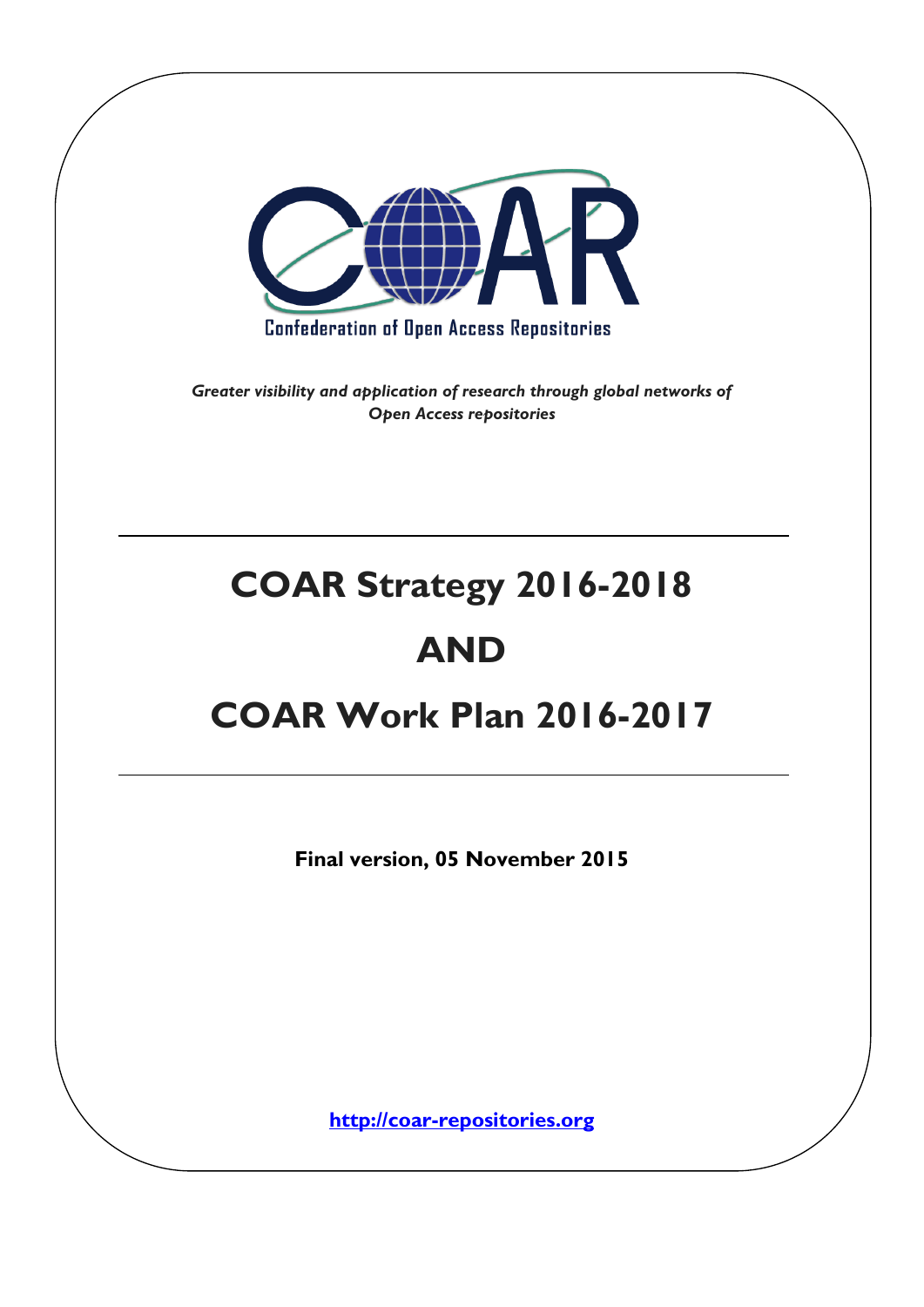

### **COAR STRATEGY 2016-2018**

#### **Who We Are**

The Confederation of Open Access Repositories (COAR) is an international association with over 100 members and partners from around the world representing libraries, universities, research institutions, government funders and others. COAR brings together the repository community and major repository networks in order build capacity, align policies and practices, and act as a global voice for the repository community.

#### **Vision**

A sustainable, global knowledge commons based on a network of open access digital repositories

#### **Mission**

To enhance the visibility and application of research outputs through a global network of open access repositories based on international collaboration and interoperability.

#### **COAR Strategic Directions 2016-2018**

To realize our mission and achieve this vision, COAR will focus on community, leadership and engagement at the international level.

Four strategic directions will guide COAR's activities:

- 1. Promote the development of a sustainable, global network of open access repositories as key elements of international research infrastructures in support of excellence in scholarship and education
- 2. Provide support for the OA repository community and build local capacity for the development and management of repositories and repository networks
- 3. Define and promote interoperability, common standards, and best practices for repositories, repository networks and with other related systems
- 4. Stimulate the development and adoption of value-added services for repositories and repository networks

\_\_\_\_\_\_\_\_\_\_\_\_\_\_\_\_\_\_\_\_\_\_\_\_\_\_\_\_\_\_\_\_\_\_\_\_\_\_\_\_\_\_\_\_\_\_\_\_\_\_\_\_\_\_\_\_\_\_\_\_\_\_\_\_\_\_\_\_\_\_\_\_\_\_\_\_\_\_\_\_\_\_\_\_\_\_\_\_\_\_\_\_\_\_\_\_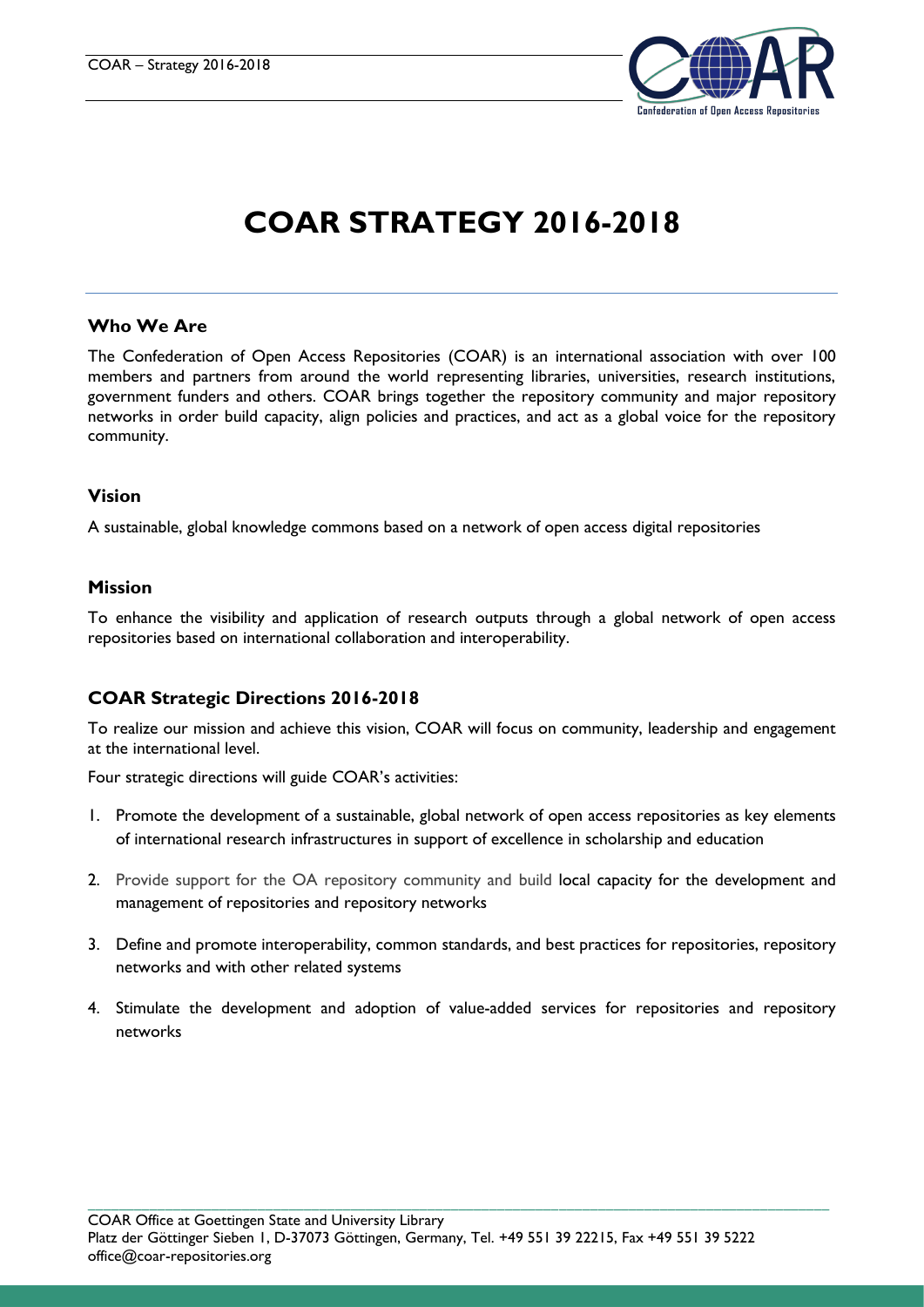

## **COAR WORK PLAN 2016-2017**

For the years 2016-2017, COAR will deliver its strategic directions via the following work plan.

The work plan will be reviewed in early 2017 to ensure objectives and actions remain relevant in this rapidly evolving environment.

| repositories as key elements of international research infrastructures                   |                                                                                                                                                                                                                                                                                                                                                                                                                                                                                                                                                                                                                                                   |                                                                                                                                                                     |  |
|------------------------------------------------------------------------------------------|---------------------------------------------------------------------------------------------------------------------------------------------------------------------------------------------------------------------------------------------------------------------------------------------------------------------------------------------------------------------------------------------------------------------------------------------------------------------------------------------------------------------------------------------------------------------------------------------------------------------------------------------------|---------------------------------------------------------------------------------------------------------------------------------------------------------------------|--|
| Objective                                                                                | <b>Actions</b>                                                                                                                                                                                                                                                                                                                                                                                                                                                                                                                                                                                                                                    | Who                                                                                                                                                                 |  |
| Promote the value of<br>repository networks with<br>important stakeholder<br>communities | Attend and present COAR work and vision at<br>relevant conferences<br>Contribute to discussions on mailing lists and<br>other online forums (when appropriate)<br>Participate in working groups and other related<br>initiatives that reflect COAR's strategic objectives<br>Support regional repository networks in providing<br>efficient and sustainable open access<br>infrastructures for scientific publications, data and<br>other resources<br>Work with open access groups and organizations<br>to promote the COAR vision and objectives<br>Engage with other international organizations such<br>as Global Research Council and UNESCO | <b>Executive Director</b><br><b>Executive Board</b><br><b>COAR Subject Experts</b><br><b>Aligning Repository</b><br><b>Networks Committee</b><br><b>COAR Office</b> |  |
|                                                                                          | Provide support for development and<br>implementation of OA mandates, policies and laws                                                                                                                                                                                                                                                                                                                                                                                                                                                                                                                                                           |                                                                                                                                                                     |  |
| Expand COAR<br>membership                                                                | Engage publicly on issues of importance to the<br>repository community<br>Disseminate the work of COAR widely<br>Participate in activities of other organizations that<br>will raise the profile of COAR<br>Consolidate and improve the COAR brand<br>through targeted marketing and communications<br>activities (internal and external)<br>Approach organizations to recruit new members<br>Develop a detailed plan that will clearly outline<br>the activities devoted to growth of membership,<br>fundraising, visibility, etc.                                                                                                               | <b>Executive Director</b><br><b>COAR Office</b><br><b>Executive Board</b><br><b>COAR Members</b>                                                                    |  |
| Become a key                                                                             | Participate in governance of organizations and                                                                                                                                                                                                                                                                                                                                                                                                                                                                                                                                                                                                    | <b>Executive Director</b>                                                                                                                                           |  |

#### **1. Promote the development of a sustainable, global network of open access repositories as key elements of international research infrastructures**

\_\_\_\_\_\_\_\_\_\_\_\_\_\_\_\_\_\_\_\_\_\_\_\_\_\_\_\_\_\_\_\_\_\_\_\_\_\_\_\_\_\_\_\_\_\_\_\_\_\_\_\_\_\_\_\_\_\_\_\_\_\_\_\_\_\_\_\_\_\_\_\_\_\_\_\_\_\_\_\_\_\_\_\_\_\_\_\_\_\_\_\_\_\_\_\_ COAR Office at Goettingen State and University Library Platz der Göttinger Sieben 1, D-37073 Göttingen, Germany, Tel. +49 551 39 22215, Fax +49 551 39 5222 office@coar-repositories.org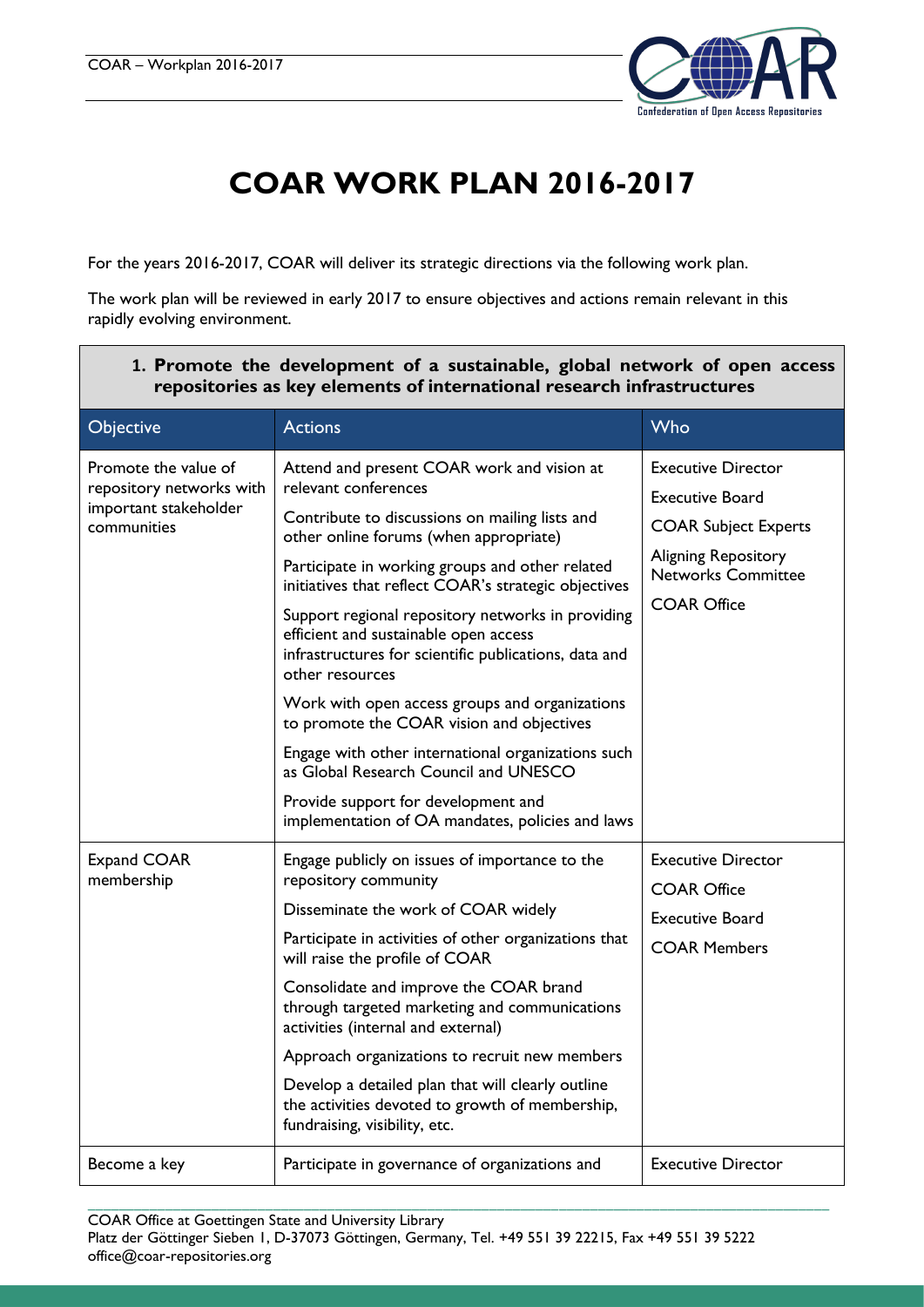

| stakeholder in relevant  | external consultations around e-infrastructure, | <b>Executive Board</b> |
|--------------------------|-------------------------------------------------|------------------------|
|                          |                                                 |                        |
| international e-         | open access and scholarly communications        |                        |
| infrastructure and       | initiatives                                     |                        |
| scholarly communications |                                                 |                        |
|                          |                                                 |                        |

#### **2. Provide support for the OA repository community and build capacity for the development and management of repositories and repository networks**

| <b>Objective</b>                                                                                                                         | <b>Actions</b>                                                                                                                                                                                                                                                                                                                                                                                                                                                                                                                                                             | Who                                                                                                          |
|------------------------------------------------------------------------------------------------------------------------------------------|----------------------------------------------------------------------------------------------------------------------------------------------------------------------------------------------------------------------------------------------------------------------------------------------------------------------------------------------------------------------------------------------------------------------------------------------------------------------------------------------------------------------------------------------------------------------------|--------------------------------------------------------------------------------------------------------------|
| Provide support and<br>build capacity for the<br>development and<br>management of open<br>access repositories and<br>repository networks | Plan events, workshops and seminars in<br>conjunction with the General Assembly<br>Organize Virtual days about specific topics for<br><b>COAR</b> members.<br>Participate in the Research Data Alliance and share<br>relevant information with members<br>Develop training course(s) for repository managers<br>with a special focus on developing countries<br>Initiate staff exchange programme, using third-party<br>funding<br>Launch a pilot project to partner COAR member<br>institutions to support knowledge transfer,<br>information sharing and staff exchanges | <b>Executive Director</b><br><b>Executive Board</b><br><b>COAR Subject Experts</b>                           |
| Develop international<br>best practices for<br>repository management                                                                     | Investigate the potential for developing global<br>quality indicators for managing open access<br>repositories                                                                                                                                                                                                                                                                                                                                                                                                                                                             | <b>Executive Director,</b><br>Executive Board<br>Possibly launch COAR<br>group to undertake this<br>activity |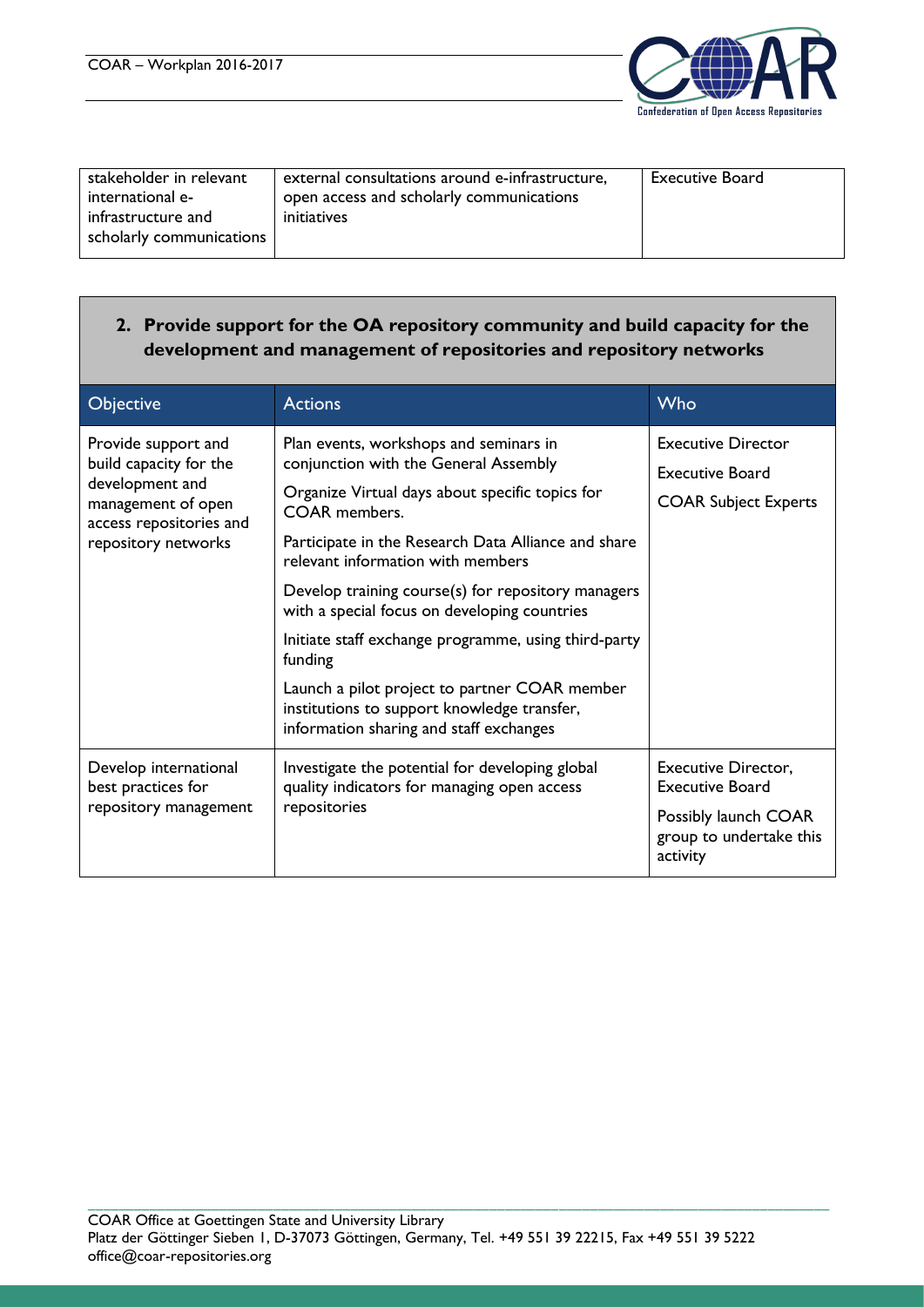

#### **3. Define and promote interoperability, common standards, and best practices for repositories, repository networks and with other related systems**

| Objective                                                                                        | <b>Actions</b>                                                                                                                                                                                                                                                                                                                                                                     | Who                                                                                                                                                                                                                                                                                                      |
|--------------------------------------------------------------------------------------------------|------------------------------------------------------------------------------------------------------------------------------------------------------------------------------------------------------------------------------------------------------------------------------------------------------------------------------------------------------------------------------------|----------------------------------------------------------------------------------------------------------------------------------------------------------------------------------------------------------------------------------------------------------------------------------------------------------|
| Improve alignment<br>between regional and<br>national repository<br>networks                     | Develop and maintain a set of international<br>controlled vocabularies for repositories<br>Discuss and develop consensus for adopting<br>common vocabularies and metadata elements<br>across networks via the COAR-CASRAI Working<br>Group<br>Facilitate greater communication between<br>repository networks as well as supporting bilateral<br>activities between these networks | <b>COAR Controlled</b><br><b>Vocabulary Interest</b><br>Group/Editorial Board<br><b>Executive Director</b><br><b>Aligning Repository</b><br>Networks Strategic<br>Committee<br><b>COAR-CASRAI</b><br>Working Group on<br>Metadata<br>Harmonization<br>Representatives from<br><b>Individual Networks</b> |
| Achieve greater<br>interoperability between<br>repositories and other<br>systems                 | Raise the visibility of the COAR Roadmap for<br>Repository Interoperability<br>Work with other stakeholders and communities to<br>harmonize metadata standards                                                                                                                                                                                                                     | <b>Executive Director</b><br><b>COAR Subject Experts</b><br><b>COAR Controlled</b><br>Vocabulary Interest<br>Group/Editorial Board                                                                                                                                                                       |
| Improve the<br>discoverability of<br>repository content via<br>search engines                    | Produce guidelines for repositories for Google and<br>Google scholar indexability for repositories                                                                                                                                                                                                                                                                                 | Launch COAR group to<br>undertake this activity                                                                                                                                                                                                                                                          |
| Work towards<br>interoperability with<br>research data<br>management repositories<br>and systems | Participate in the Research Data Alliance (RDA) in<br>the area of interoperability and work to develop<br>interoperable metadata and vocabularies between<br>publication and data repositories                                                                                                                                                                                     | <b>Executive Director</b><br><b>COAR Subject Experts</b>                                                                                                                                                                                                                                                 |